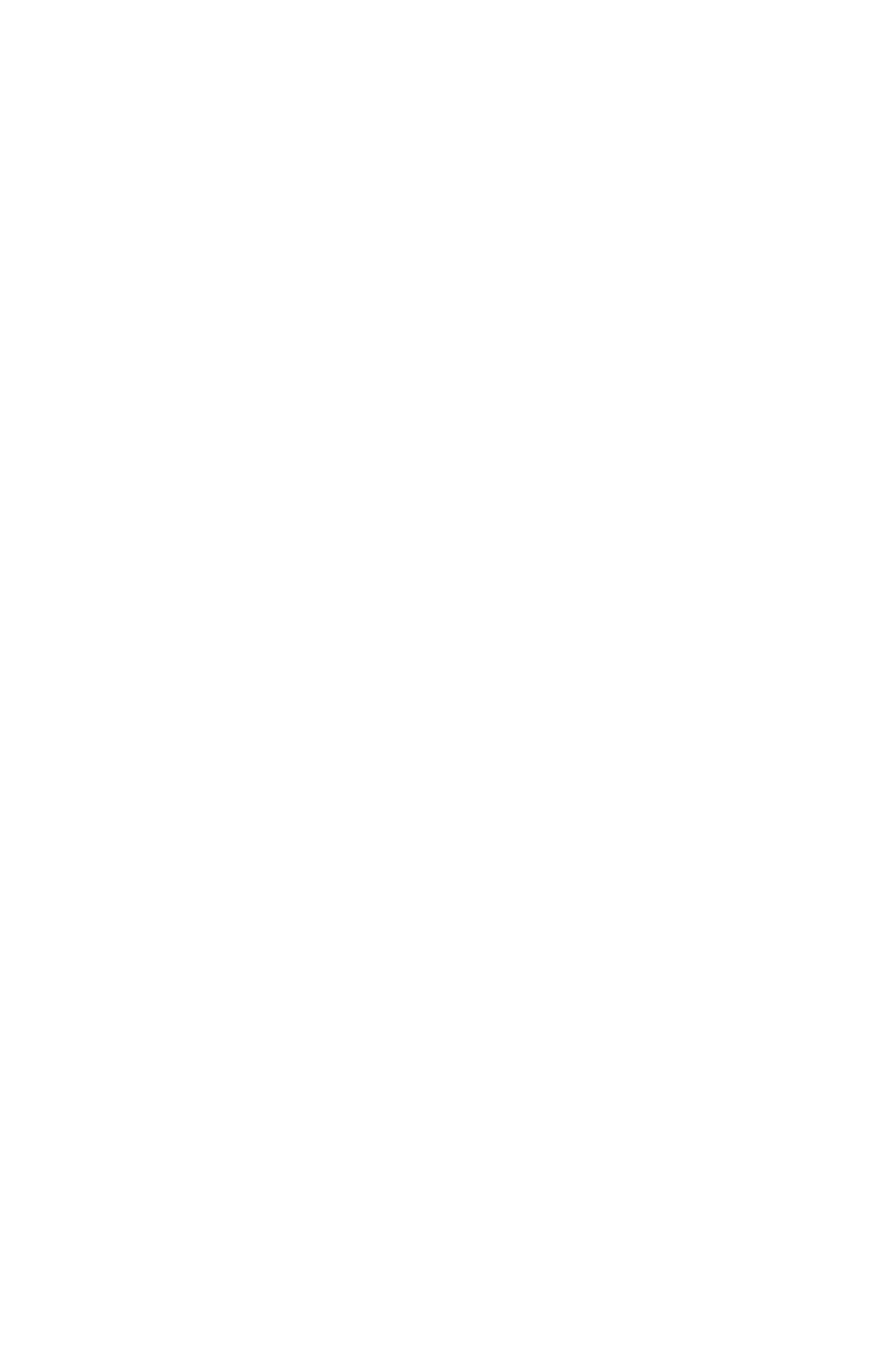#### **Child Fire Deaths 1994 - 2020**



For a complete list of young heroes and their stories, go to: **www.mass. gov/dfs**, search for *Young Hero Awards*, then scroll down to *success stories* and click on the young hero list for each year. Highlights from some *Young Hero* stories include:

- Arlington In March of 2021, a 9-year-old boy saw a fire on the porch of his neighbor's house. He immediately told his parents and they called 9-1-1. The parents went to the neighbor's house, and they were instrumental in alerting the occupants, all of whom evacuated safely. Chief Kevin Kelly credits the boy for being observant and for quickly notifying his parents of the fire. His actions ultimately saved the lives of his neighbors and prevented a larger fire from occurring.
- Athol In May of 2021, a 12-year-old boy saw a fire in his home. His mother was asleep. The boy immediately awakened his mother, they left the house and then called 9-1-1. Chief Joseph Guarnera credits the boy with saving his mother's life and protecting their house from extensive damage.
- Athol In September of 2020, a 12-year-old girl was driving with her mother when she saw flames coming from the second-floor window of a house. She told her mother who drove to the building where they heard smoke alarms sounding. The mother immediately called 9-1-1. Firefighters were able to contain the fire and no one was hurt.

For more information about S.A.F.E., please contact your local fire department's fire prevention office or the Public Education Unit in the Division of Fire Safety at 978-567-3381.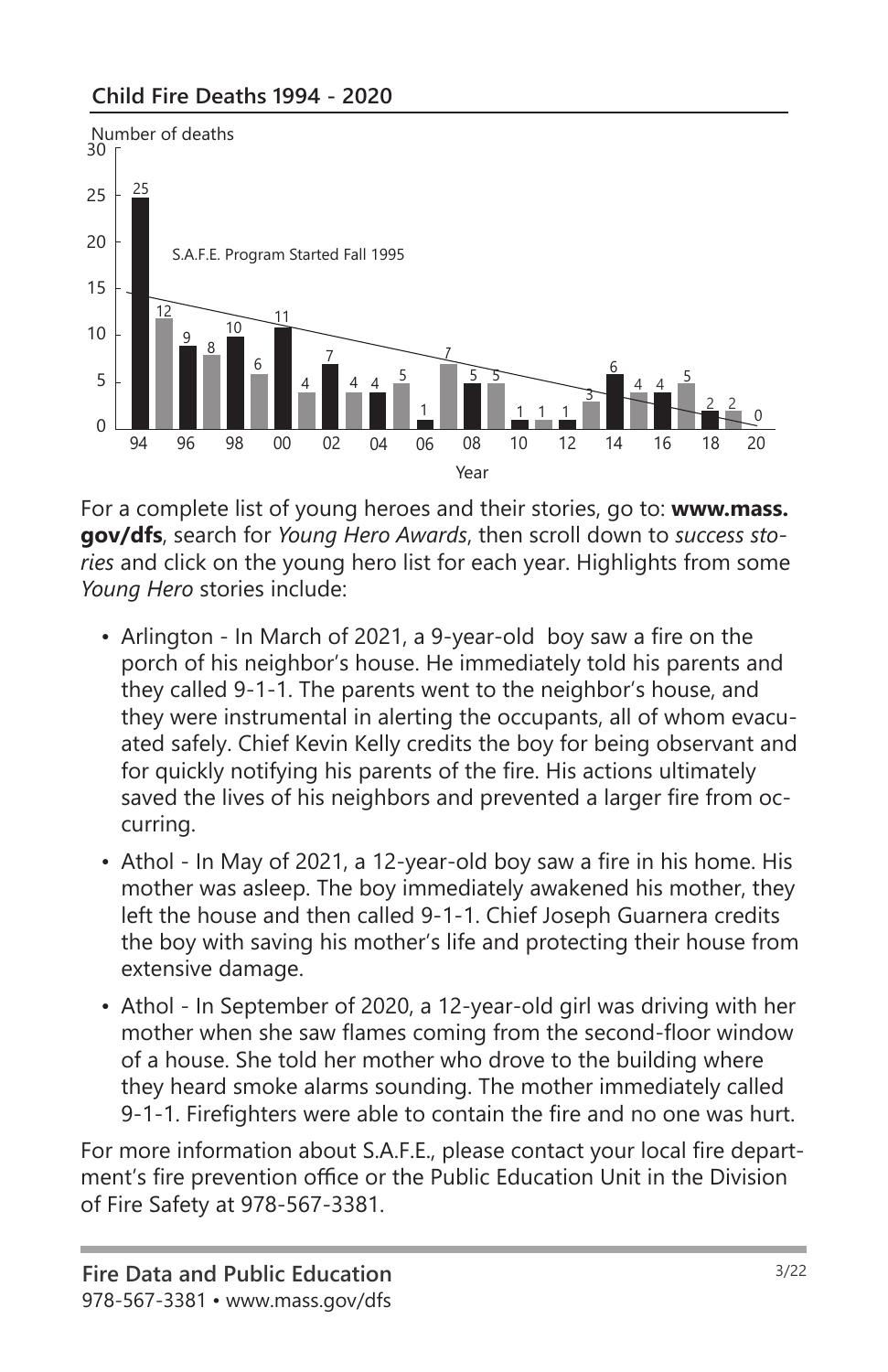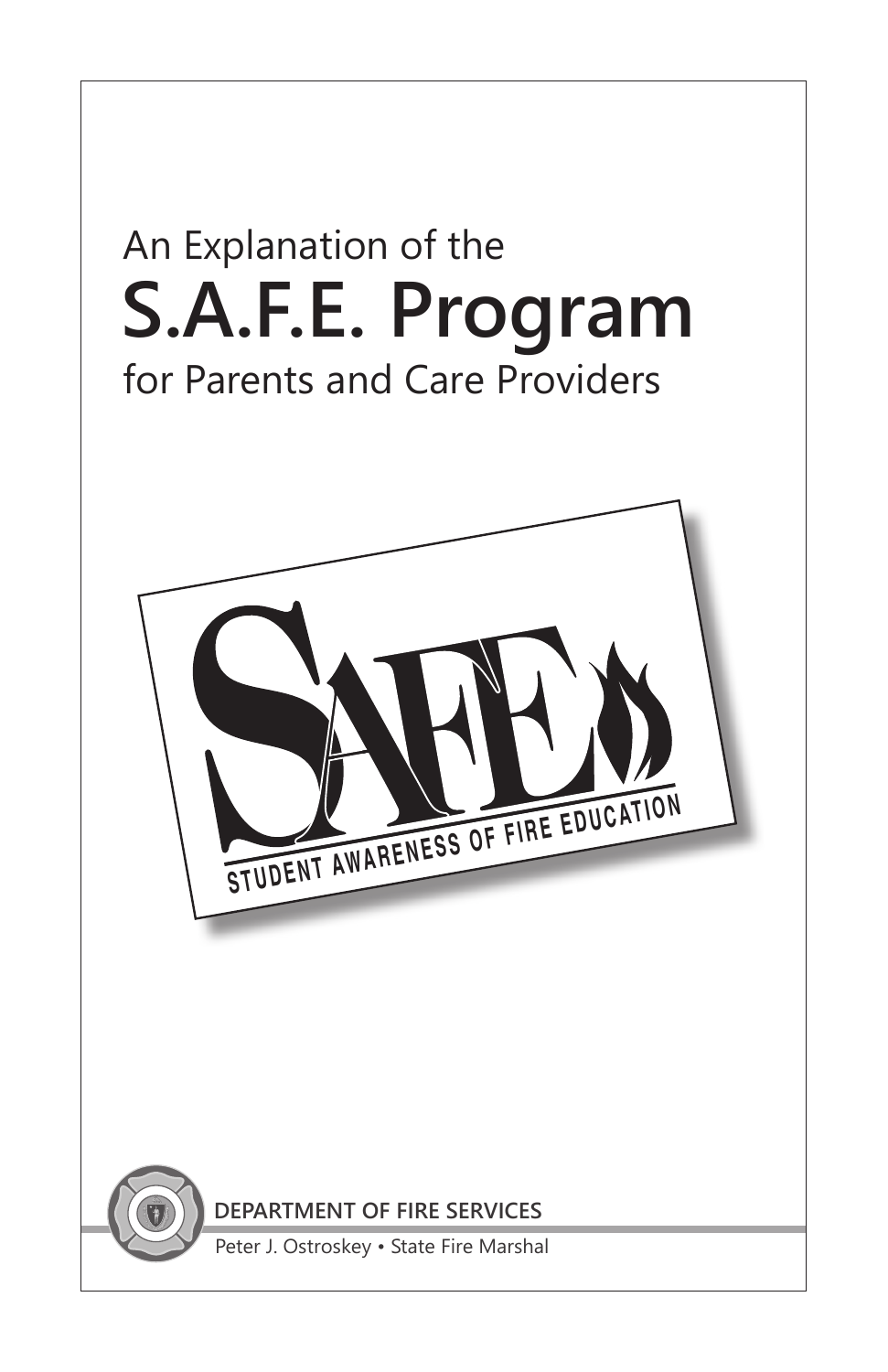## **What is S.A.F.E.?**

Student Awareness of Fire Education (S.A.F.E.) is a grant program to local fire departments that puts trained firefighter-educators in classrooms to conduct fire safety education in grades Pre-K through 12. The primary mission of S.A.F.E. is to teach children key behaviors so they can prevent fires, survive those that do occur, and respond correctly to emergencies. S.A.F.E. trains firefighters to deliver age-appropriate fire and life safety lessons in close coordination with classroom teachers and health educators.

## **How is S.A.F.E. Funded?**

S.A.F.E. began in FY '96. During the first seven years of the program, S.A.F.E. was funded by the tobacco tax (Health Protection Fund), because smoking is the leading cause of fire deaths. S.A.F.E. is currently funded by a state appropriation from general revenue funds distributed by the Executive Office of Public Safety. In FY '20, 248 fire departments shared \$1.2 million in funding.

## **Partnerships in the Classroom**

The S.A.F.E. program fosters a working partnership among firefighters, classroom teachers, and health educators. These professionals work together to introduce key fire safety behaviors such as *Stop, Drop, and Roll; Making and Practicing Home Escape Plans;* and *Reporting Fires and Emergencies* to children. Often, these fire safety behaviors are easily combined with math, science, language arts, health, or physical education lessons to complement the classroom curriculum.

# **Key Fire Safety Behaviors**

The S.A.F.E. program identifies 23 *Key Fire Safety Behaviors* that are taught in developmentally appropriate ways. The behaviors include:

- Smoke Alarm Maintenance
- Making and Practicing Home Escape Plans
- Crawl Low Under Smoke
- Stop, Drop and Roll
- Match and Lighter Safety
- Kitchen Fire and Burn Safety
- Reporting Fires and Emergencies